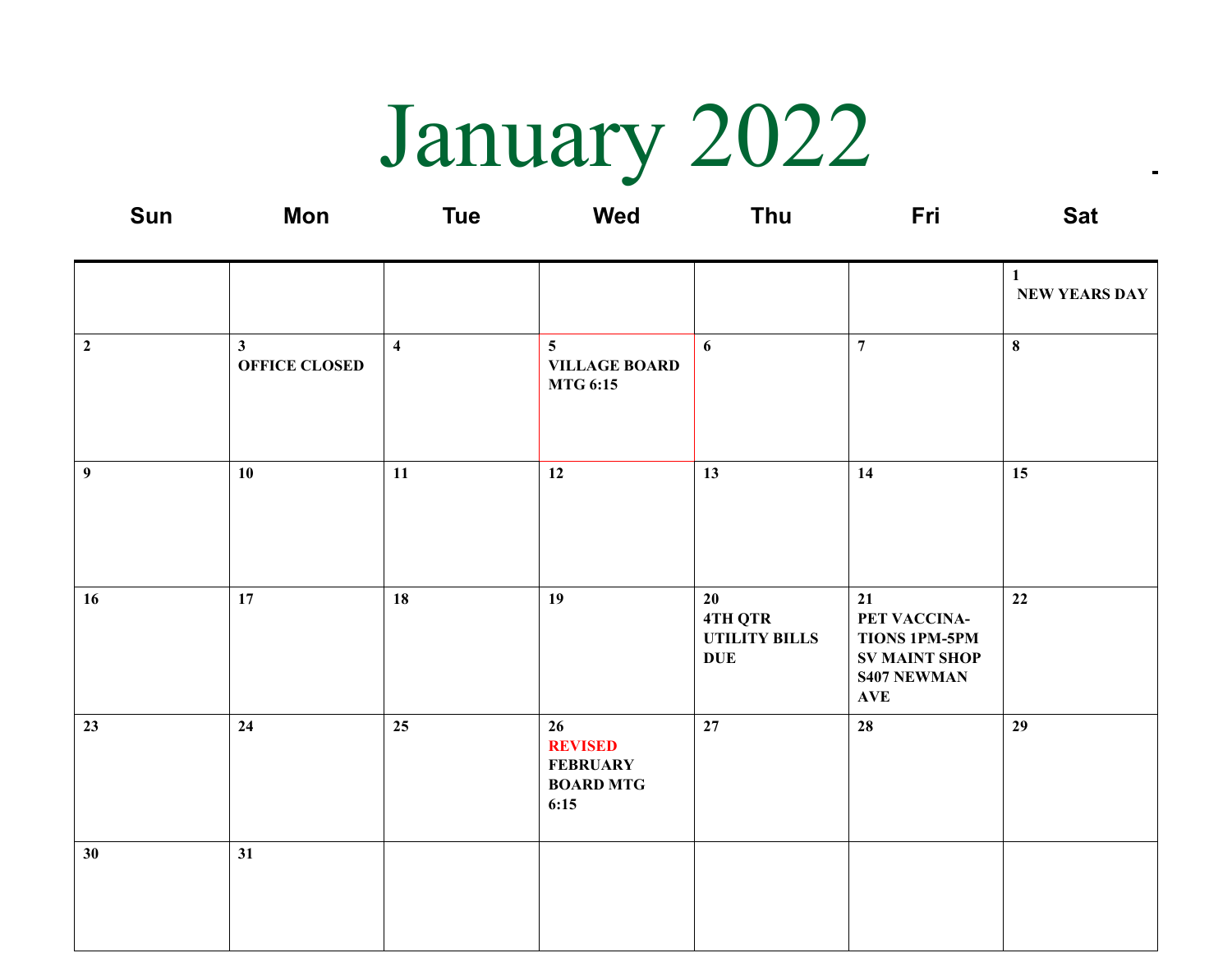## February 2022

| Sun | <b>Mon</b>                             | <b>Tue</b>                                                            | Wed                                                                                            | <b>Thu</b>   | Fri                     | <b>Sat</b>      |
|-----|----------------------------------------|-----------------------------------------------------------------------|------------------------------------------------------------------------------------------------|--------------|-------------------------|-----------------|
|     |                                        | $\mathbf{1}$                                                          | $\overline{2}$<br><b>MOVED TO</b><br><b>JAN. 26</b><br><b>VILLAGE BOARD</b><br><b>MTG 6:15</b> | $\mathbf{3}$ | $\overline{\mathbf{4}}$ | $5\overline{)}$ |
| 6   | $7\overline{ }$<br><b>AUDIT WEEK -</b> | 8                                                                     | 9                                                                                              | 10           | 11                      | 12              |
| 13  | 14                                     | 15<br><b>ELECTION</b>                                                 | 16                                                                                             | 17           | 18                      | 19              |
| 20  | 21                                     | 22<br><b>REVISED MARCH</b><br><b>VILLAGE BOARD</b><br><b>MTG 6:15</b> | 23                                                                                             | 24           | 25                      | 26              |
| 27  | 28                                     |                                                                       |                                                                                                |              |                         |                 |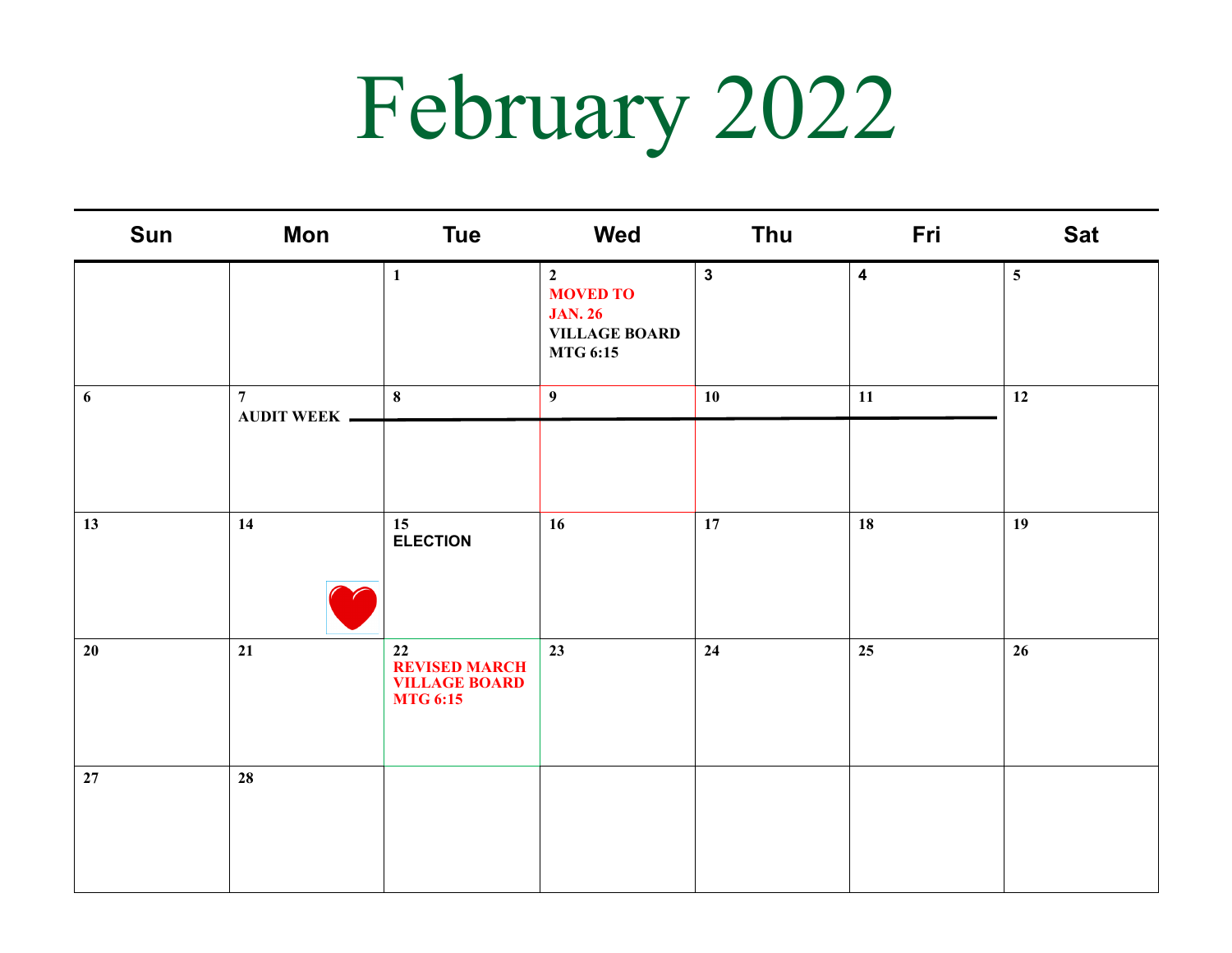### March 2022

| Sun                 | Mon                                       | <b>Tue</b>   | Wed                                                                                                                  | <b>Thu</b>   | Fri                     | <b>Sat</b>      |
|---------------------|-------------------------------------------|--------------|----------------------------------------------------------------------------------------------------------------------|--------------|-------------------------|-----------------|
|                     |                                           | $\mathbf{1}$ | $\overline{2}$<br><b>MOVED TO</b><br>TUES., FEB 22<br><b>VILLAGE BOARD</b><br><b>MTG. 6:15</b><br><b>CLERK OUT -</b> | $\mathbf{3}$ | $\overline{\mathbf{4}}$ | $5\overline{)}$ |
| 6                   | $\overline{7}$                            | $\bf{8}$     | 9                                                                                                                    | 10           | 11                      | 12              |
| 13<br>Tom<br>Saving | 14                                        | 15           | 16                                                                                                                   | 17           | 18                      | 19              |
| 20                  | 21                                        | $22\,$       | 23                                                                                                                   | 24           | 25                      | 26              |
| 27                  | 28<br><b>1ST QTR METER</b><br><b>READ</b> | 29           | 30                                                                                                                   | 31           |                         |                 |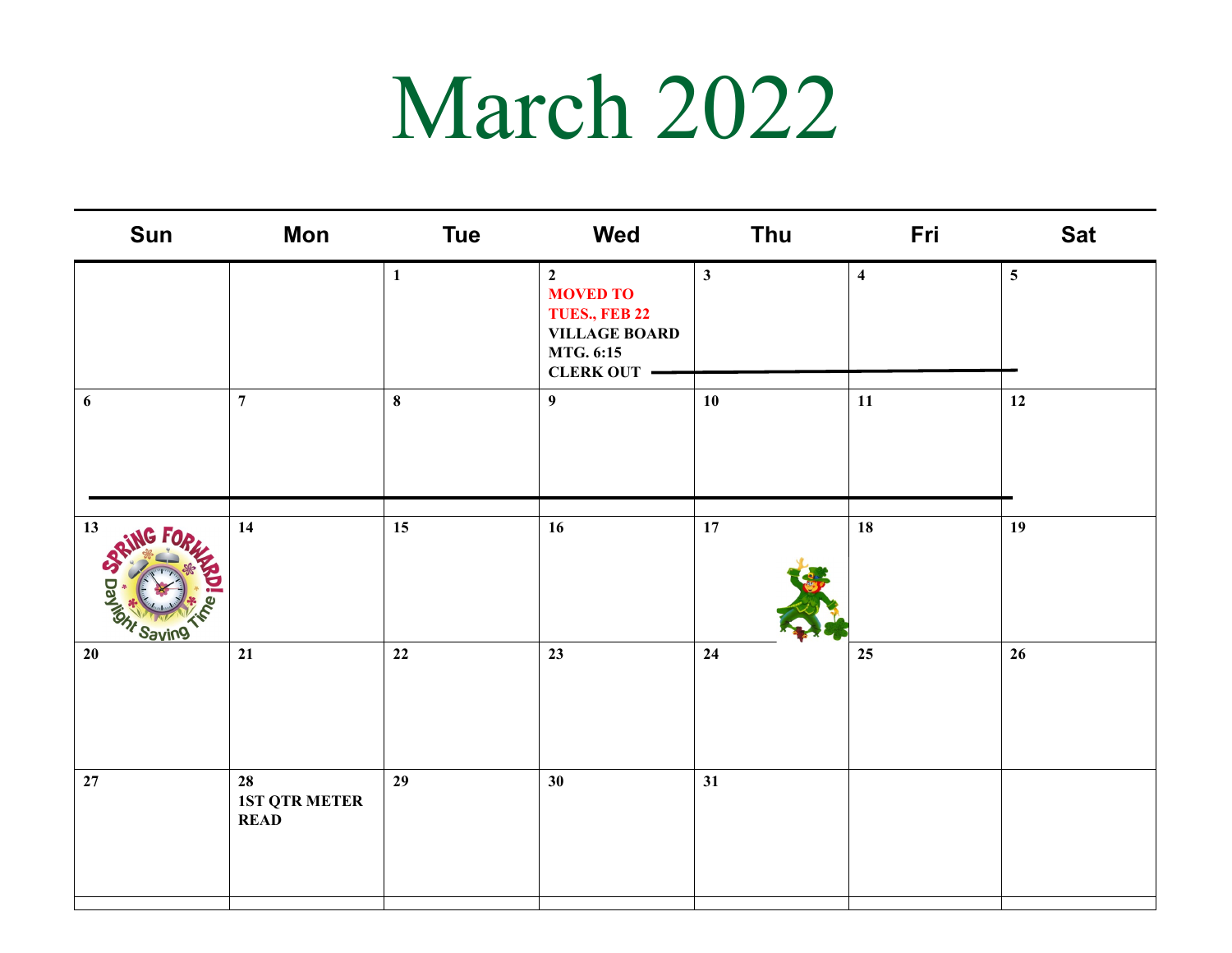# April 2022

| Sun              | <b>Mon</b>              | <b>Tue</b>              | Wed                                                   | Thu              | Fri                | <b>Sat</b>       |
|------------------|-------------------------|-------------------------|-------------------------------------------------------|------------------|--------------------|------------------|
|                  |                         |                         |                                                       |                  | $\mathbf{1}$       | $\overline{2}$   |
| $\mathbf{3}$     | $\overline{\mathbf{4}}$ | 5<br>SPRING<br>ELECTION | 6<br><b>VILLAGE<br/>BOARD MTG</b><br>6:15             | $\boldsymbol{7}$ | $\pmb{8}$          | $\boldsymbol{9}$ |
| 10               | $11\,$                  | 12                      | 13                                                    | 14               | 15<br><b>TAXES</b> | 16               |
| $17\phantom{.0}$ | 18                      | 19                      | $20\,$<br>1ST QTR<br><b>UTILITY BILL</b><br>$\bf DUE$ | 21               | $22\,$             | 23               |
| 24               | 25                      | 26                      | 27                                                    | 28               | 29                 | 30               |
|                  |                         |                         |                                                       |                  |                    |                  |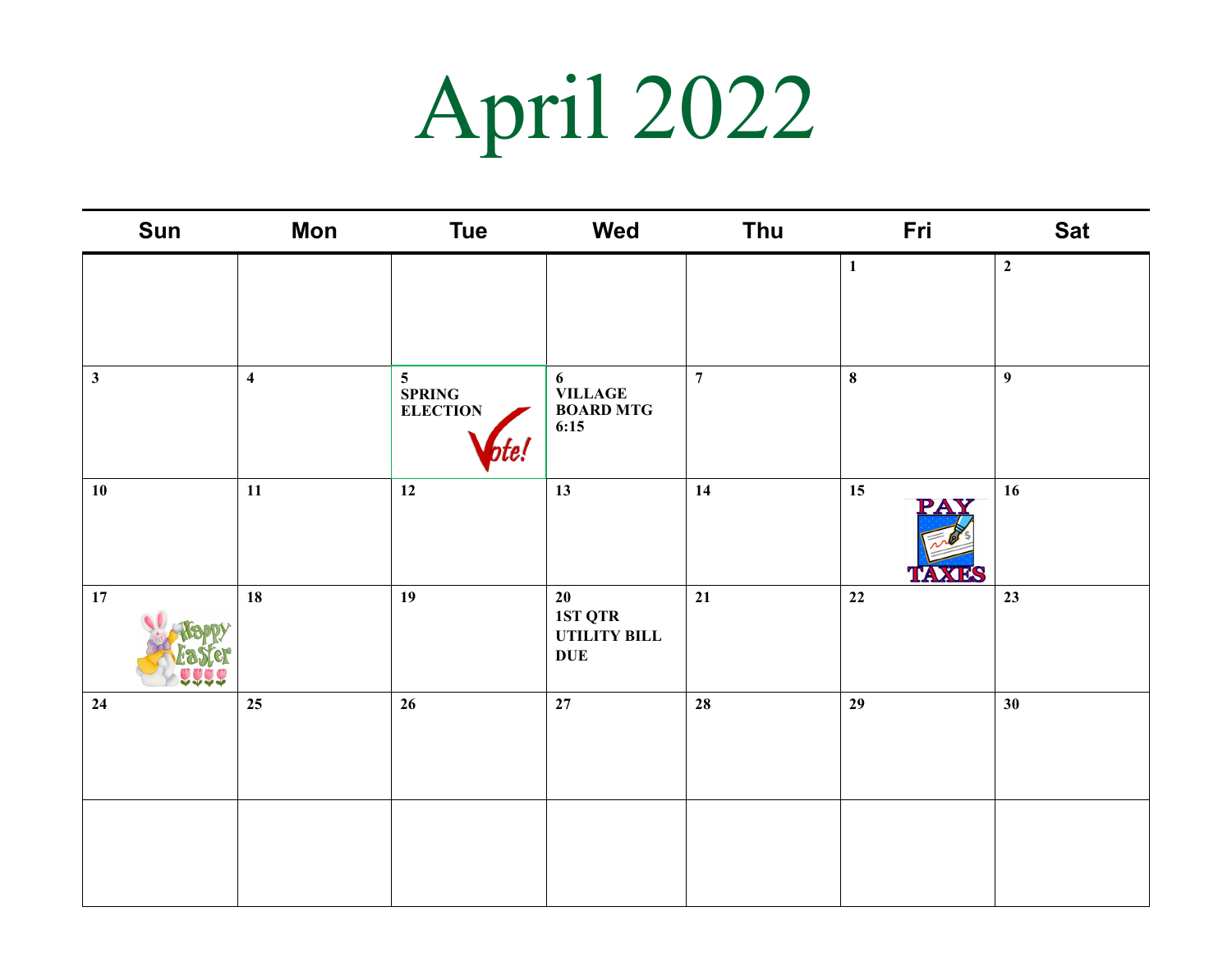## May 2022

| Sun          | Mon                                              | <b>Tue</b>                                         | Wed                                                                | Thu            | Fri                                             | <b>Sat</b>                                                                                  |
|--------------|--------------------------------------------------|----------------------------------------------------|--------------------------------------------------------------------|----------------|-------------------------------------------------|---------------------------------------------------------------------------------------------|
| $\mathbf{1}$ | $\boldsymbol{2}$<br><b>HYDRANT FLUSH</b>         | $\mathbf{3}$<br><b>OPEN BOOK</b><br><b>10-NOON</b> | $\overline{\mathbf{4}}$<br><b>VILLAGE BOARD</b><br><b>MTG-6:15</b> | $\overline{5}$ | 6                                               | $7\overline{ }$<br><b>SPRING</b><br><b>CLEAN-UP</b><br><b>8-NOON</b><br><b>VILLAGE SHOP</b> |
| $\bf{8}$     | 9 <sup>1</sup><br><b>CURBSIDE BRUSH PICKUP 4</b> | 10<br><b>BOARD OF</b><br><b>REVIEW 5-7 PM</b>      | 11                                                                 | 12             | 13                                              | 14                                                                                          |
| 15           | 16                                               | 17                                                 | 18                                                                 | 19             | 20<br><b>SPRING VALLEY</b><br><b>GRADUATION</b> | 21                                                                                          |
| 22           | 23                                               | 24                                                 | 25                                                                 | 26             | 27                                              | 28                                                                                          |
| 29           | 30 <sup>°</sup><br>memorial                      | 31                                                 |                                                                    |                |                                                 |                                                                                             |
|              |                                                  |                                                    |                                                                    |                |                                                 |                                                                                             |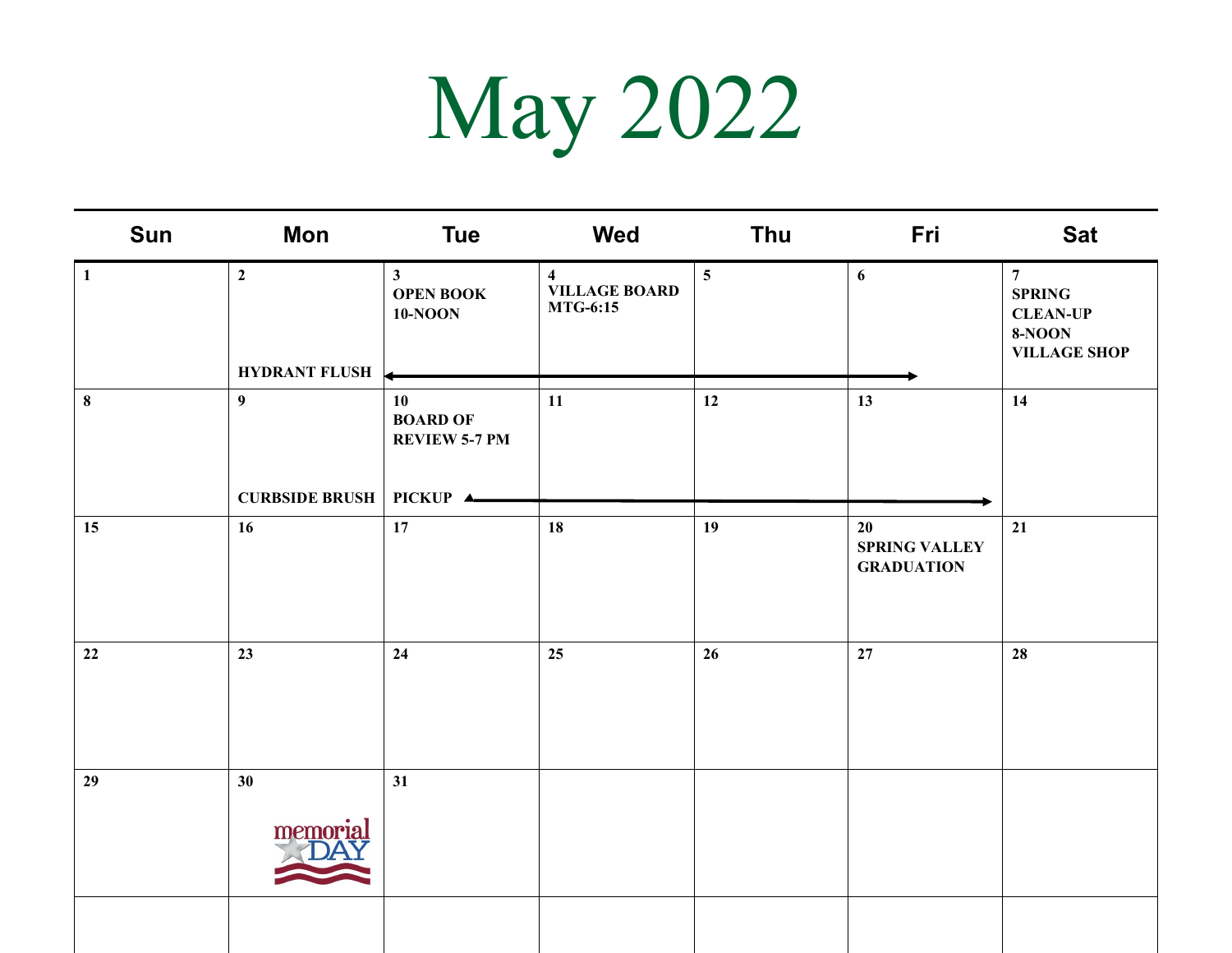#### June 2022

| Sun             | Mon    | <b>Tue</b>     | Wed                                                                           | Thu                                                  | Fri          | <b>Sat</b>              |
|-----------------|--------|----------------|-------------------------------------------------------------------------------|------------------------------------------------------|--------------|-------------------------|
|                 |        |                | <b>1 MOVED TO</b><br><b>JUNE 2</b><br><b>VILLAGE BOARD</b><br><b>MTG-6:15</b> | 2 REVISED<br><b>VILLAGE BOARD</b><br><b>MTG-6:15</b> | $\mathbf{3}$ | $\overline{\mathbf{4}}$ |
| $5\phantom{.0}$ | 6      | $\overline{7}$ | $\bf8$                                                                        | 9 <sup>°</sup>                                       | 10           | 11                      |
| 12              | 13     | 14             | 15                                                                            | 16                                                   | 17           | 18                      |
| 19              | 20     | 21             | 22                                                                            | 23                                                   | 24           | 25                      |
| 26              | $27\,$ | 28             | 29                                                                            | 30                                                   |              |                         |
|                 |        |                |                                                                               |                                                      |              |                         |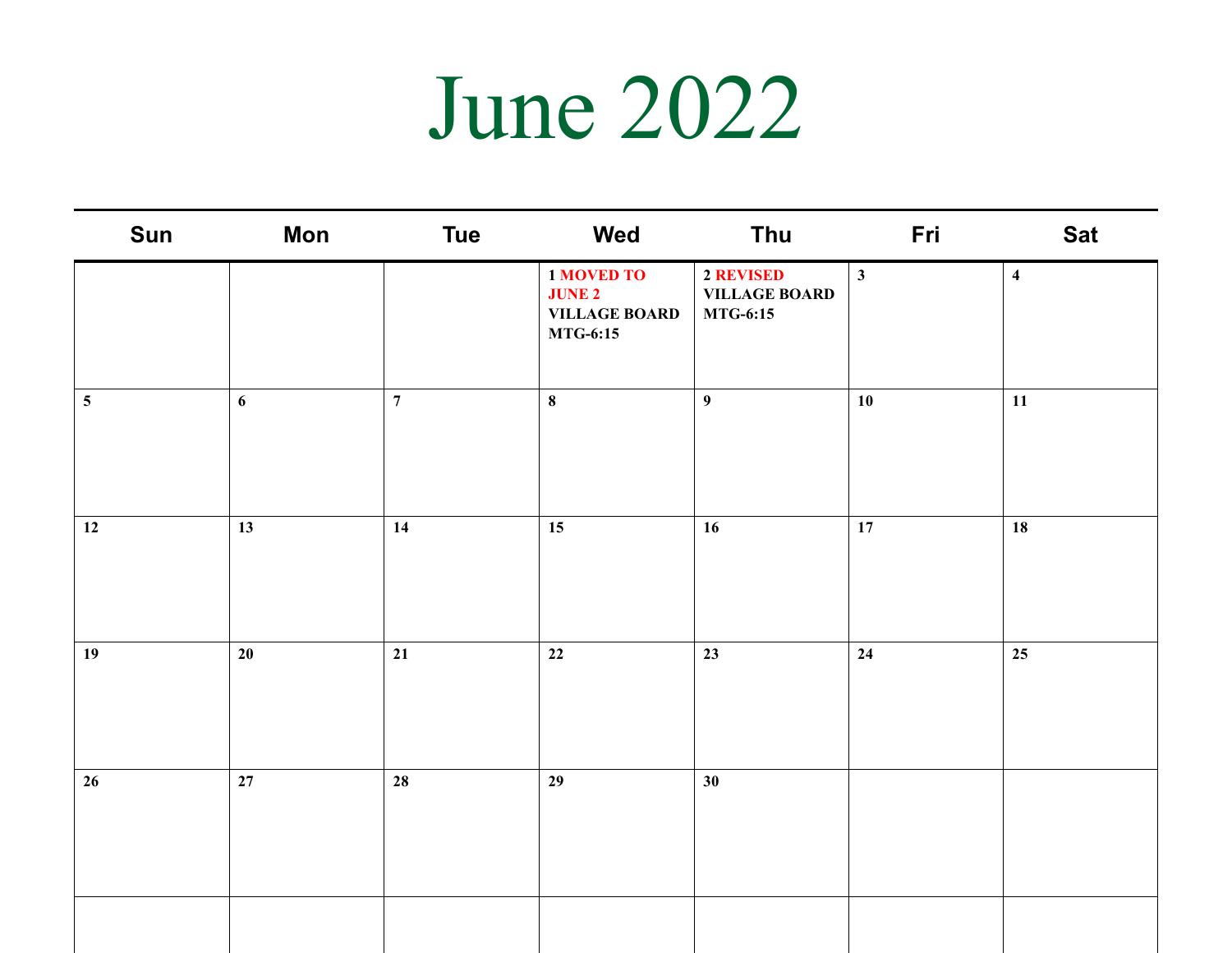# July 2022

| Sun          | <b>Mon</b>              | <b>Tue</b>              | Wed                                       | Thu            | Fri          | <b>Sat</b>       |
|--------------|-------------------------|-------------------------|-------------------------------------------|----------------|--------------|------------------|
|              |                         |                         | $\cdot$                                   |                | $\mathbf{1}$ | $\overline{2}$   |
| $\mathbf{3}$ | $\overline{\mathbf{4}}$ | $\overline{\mathbf{5}}$ | 6<br>VILLAGE BOARD<br><b>MTG 6:15</b>     | $\overline{7}$ | $\bf 8$      | $\boldsymbol{9}$ |
| 10           | $11\,$                  | 12                      | 13                                        | 14             | 15           | 16               |
| 17           | 18                      | 19                      | 20<br>2ND QTR UTILITY<br><b>BILLS DUE</b> | 21             | 22           | 23               |
| 24           | 25                      | 23                      | 27                                        | 28             | 29           | 30 <sup>°</sup>  |
| 31           |                         |                         |                                           |                |              |                  |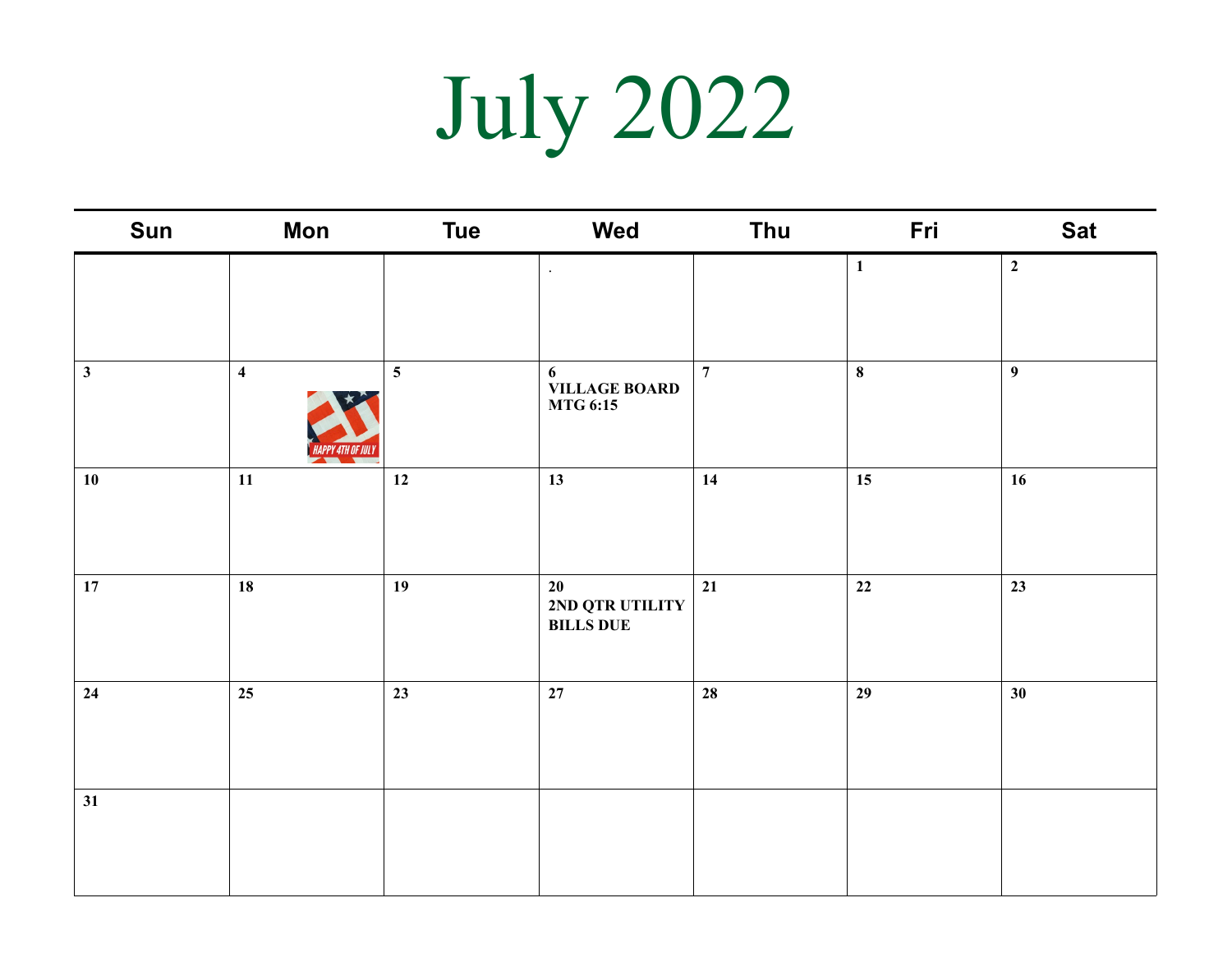# August 2022

| Sun            | <b>Mon</b>   | <b>Tue</b>                        | Wed                                                                                | Thu                                                                      | Fri             | <b>Sat</b> |
|----------------|--------------|-----------------------------------|------------------------------------------------------------------------------------|--------------------------------------------------------------------------|-----------------|------------|
|                | $\mathbf{1}$ | $\mathbf{2}$                      | $\mathbf{3}$<br><b>MOVED TO AUG. 11</b><br><b>VILLAGE BOARD</b><br><b>MTG 6:15</b> | $\overline{\mathbf{4}}$                                                  | $5\phantom{.0}$ | 6          |
| $\overline{7}$ | $\bf{8}$     | $\overline{9}$<br><b>ELECTION</b> | 10                                                                                 | 11<br><b>RESCHEDULED</b><br><b>AUG. VILLAGE</b><br><b>BOARD MTG 6:15</b> | 12              | 13         |
| 14             | 15           | 16                                | 17                                                                                 | 18                                                                       | 19              | $20\,$     |
| 21             | 22           | 23                                | 24                                                                                 | 25                                                                       | 26              | 27         |
| ${\bf 28}$     | 29           | 30                                | 31                                                                                 |                                                                          |                 |            |
|                |              |                                   |                                                                                    |                                                                          |                 |            |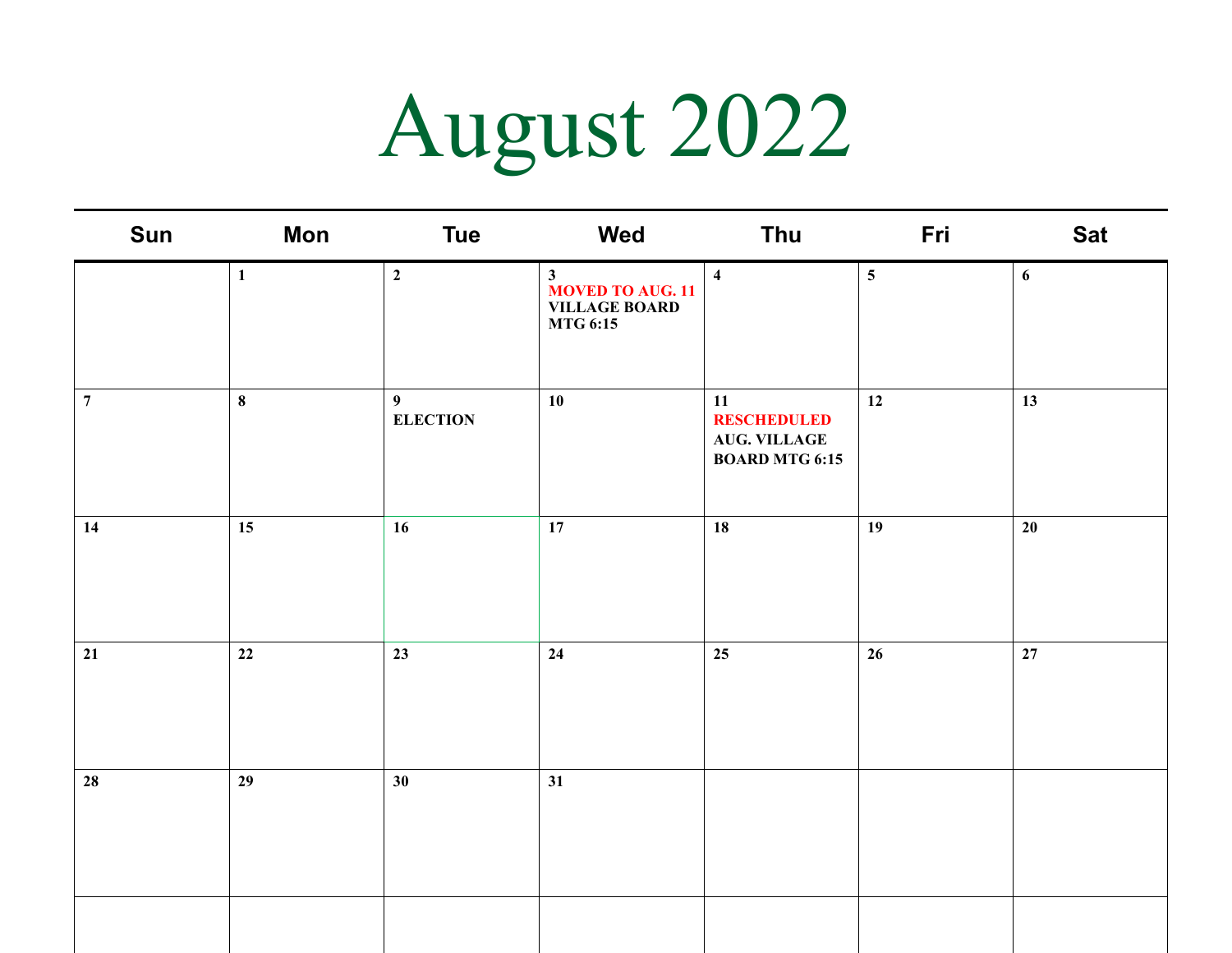## September 2022

| Sun                     | <b>Mon</b>      | <b>Tue</b>       | Wed                                                 | Thu          | Fri            | <b>Sat</b>   |
|-------------------------|-----------------|------------------|-----------------------------------------------------|--------------|----------------|--------------|
|                         | $\bullet$       |                  |                                                     | $\mathbf{1}$ | $\overline{2}$ | $\mathbf{3}$ |
|                         |                 |                  |                                                     |              |                |              |
| $\overline{\mathbf{4}}$ | $5\overline{)}$ | $\boldsymbol{6}$ | $\overline{7}$<br><b>VILLAGE BOARD<br/>MTG 6:15</b> | $\bf8$       | $\overline{9}$ | 10           |
| 11                      | 12              | 13               | 14                                                  | 15           | 16             | 17           |
| 18                      | 19              | 20               | 21                                                  | 22           | 23             | 24           |
|                         |                 |                  |                                                     |              |                |              |
| 25                      | $26\phantom{.}$ | $27\,$           | 28                                                  | 29           | 30             |              |
|                         |                 |                  |                                                     |              |                |              |
|                         |                 |                  |                                                     |              |                |              |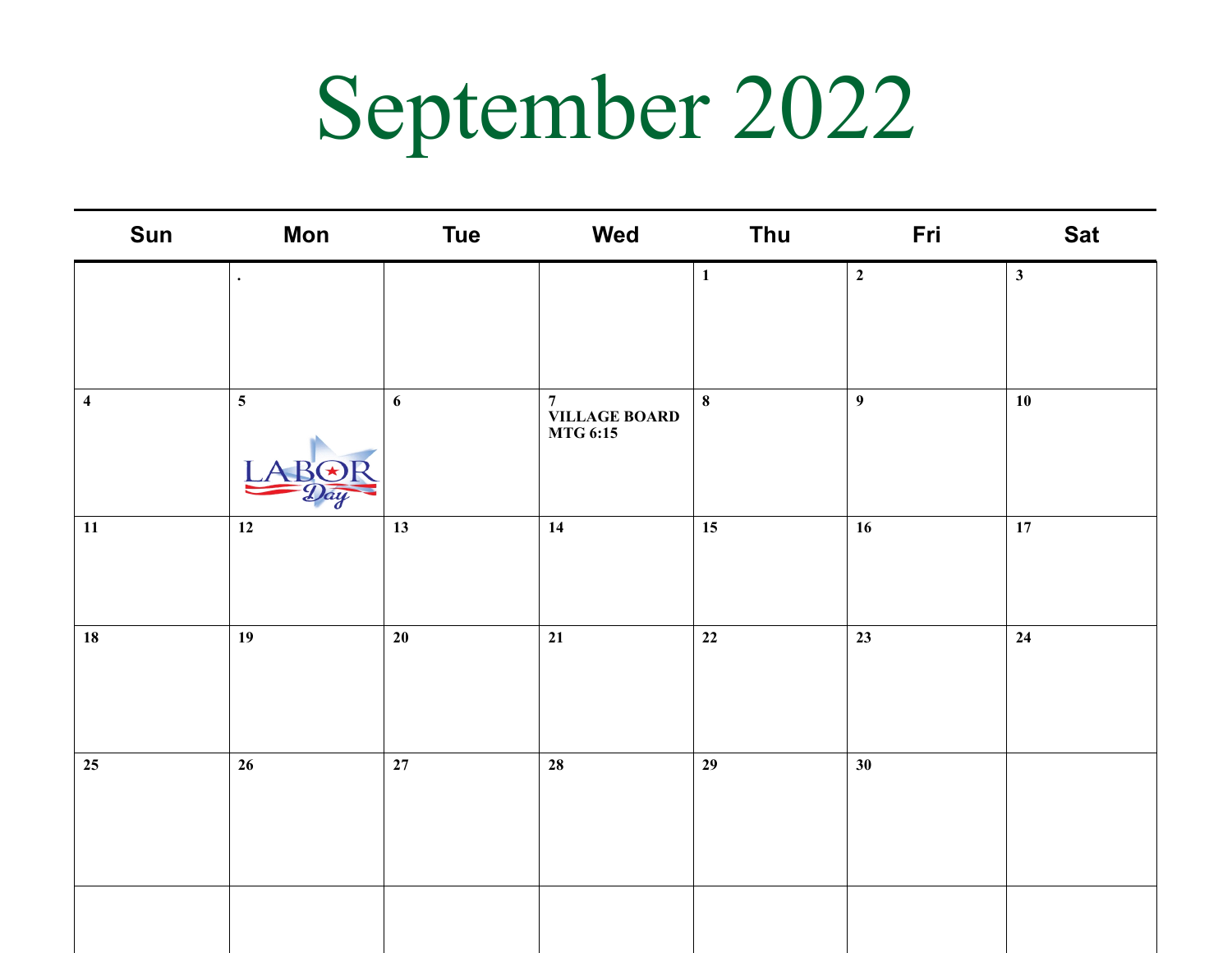#### October 2022

| Sun              | <b>Mon</b>                     | <b>Tue</b>              | Wed                                                        | Thu                                       | Fri            | <b>Sat</b>   |
|------------------|--------------------------------|-------------------------|------------------------------------------------------------|-------------------------------------------|----------------|--------------|
|                  | $\bullet$                      |                         |                                                            |                                           |                | $\mathbf{1}$ |
| $\mathbf{2}$     | $\mathbf{3}$                   | $\overline{\mathbf{4}}$ | $5\overline{)}$<br><b>VILLAGE BOARD</b><br><b>MTG 6:15</b> | 6                                         | $\overline{7}$ | $\bf{8}$     |
| $\boldsymbol{9}$ | 10                             | $11\,$                  | 12                                                         | 13                                        | 14             | 15           |
| 16               | 17                             | 18                      | 19                                                         | 20<br>3RD QTR UTILITY<br><b>BILLS DUE</b> | 21             | 22           |
| 23               | 24                             | 25                      | 26                                                         | $27\,$                                    | ${\bf 28}$     | 29           |
| 30               | 31<br><b>Extra Unit Avenue</b> |                         |                                                            |                                           |                |              |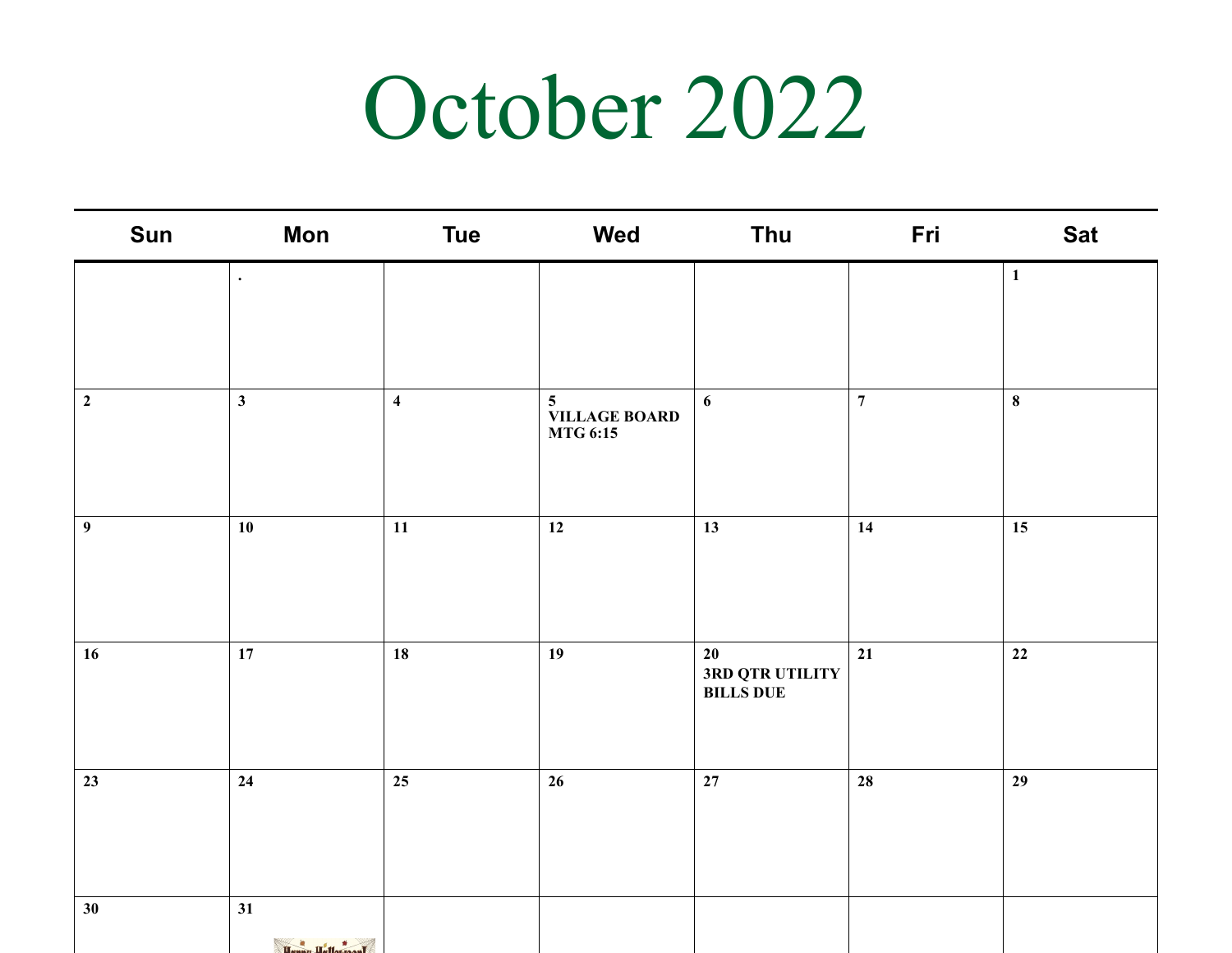### November 2022

| Sun              | <b>Mon</b>     | <b>Tue</b>                           | Wed                                                       | Thu             | Fri                     | <b>Sat</b>     |
|------------------|----------------|--------------------------------------|-----------------------------------------------------------|-----------------|-------------------------|----------------|
|                  |                | $\mathbf{1}$                         | $\overline{2}$<br><b>VILLAGE BOARD</b><br><b>MTG-6:15</b> | $\mathbf{3}$    | $\overline{\mathbf{4}}$ | 5 <sup>5</sup> |
| $\boldsymbol{6}$ | $\overline{7}$ | $\pmb{8}$<br><b>ELECTION</b><br>'OTE | $\overline{9}$                                            | 10              | 11                      | 12             |
| 13               | 14             | 15                                   | 16                                                        | $17\,$          | 18                      | 19             |
| $20\,$           | 21             | $\bf{22}$                            | 23                                                        | 24              | 25                      | 26             |
| $27\,$           | 28             | 29                                   | 30 <sup>°</sup>                                           | $26\phantom{.}$ | 27                      | 28             |
| 29               | 30             |                                      |                                                           |                 |                         |                |